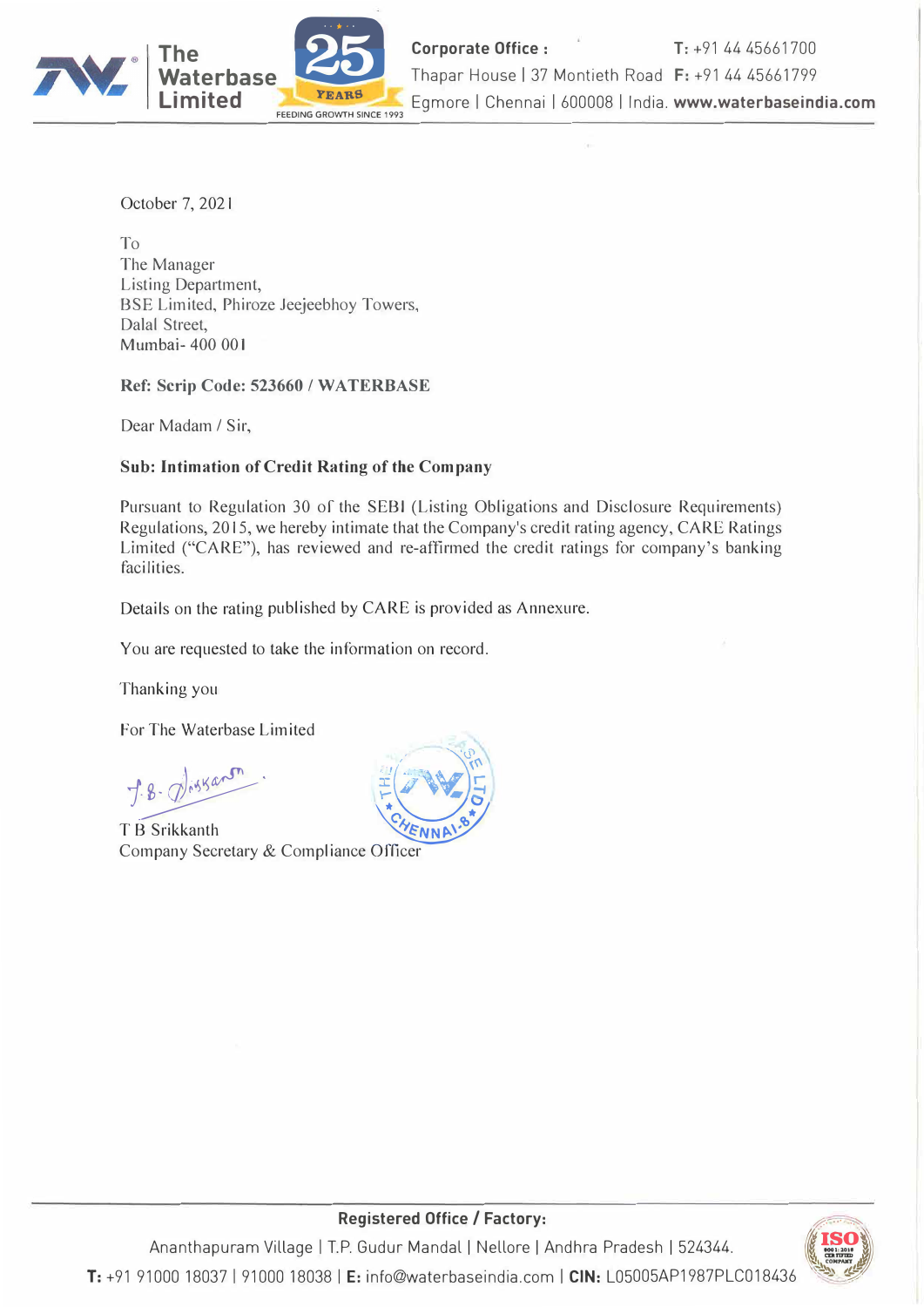

# **The Waterbase Limited**

October 06, 2021

| <b>Ratings</b>          |                            |                                              |                      |  |
|-------------------------|----------------------------|----------------------------------------------|----------------------|--|
| <b>Facilities</b>       | Amount (Rs. crore)         | Ratings <sup>1</sup>                         | <b>Rating Action</b> |  |
| Long-term/Short-term    |                            | <b>CARE A-; Stable/CARE A2+</b>              |                      |  |
| (LT/ST) Bank Facilities | 73.81                      | (Single A Minus; Outlook: Stable/A Two Plus) | <b>Reaffirmed</b>    |  |
| Short-term Bank         | 0.03                       | <b>CARE A2+</b>                              | <b>Reaffirmed</b>    |  |
| <b>Facilities</b>       |                            | (A Two Plus)                                 |                      |  |
|                         | 73.84                      |                                              |                      |  |
| <b>Total</b>            | (Rs. Seventy three crore   |                                              |                      |  |
|                         | and eighty four lakh only) |                                              |                      |  |

*Details of instruments/facilities in Annexure-1*

### **Detailed Rationale & Key Rating Drivers**

The ratings assigned to the bank facilities of The Waterbase Limited (TWL) continue to draw strength from the experience of its promoters with long track record of operations of the company in the shrimp feed industry and it being a part of the Karam Chand Thapar (KCT) group. The ratings also factor the partially integrated nature of its operations with an established brand presence and marketing network. Further, the ratings derive strength from its robust capital structure with negligible debt level outstanding as on March 31, 2021 along with its adequate liquidity. Additionally, the ratings take cognizance of the initiatives taken by the company for diversification of its revenue by venturing into farm care products and frozen sea food, the contribution of which to total operating income (TOI) has been gradually increasing.

The ratings are, however, tempered by the significant decline in its TOI and profitability during FY21 (refers to the period April 1 to March 31) due to the impact of COVID-19 pandemic on its demand, increase in its raw material costs and provision for doubtful debtors. While the company has again reported significant increase in its TOI in Q1FY22 as compared with Q1FY21, the profitability margin has remained impacted due to the increase in raw material costs which is expected to result in continued subdued profitability even in FY22. Nevertheless, the debt protection metrics continue to remain adequate with significant reduction in debt levels. Further, the operations of the company remain working capital intensive with significant funds blocked in debtors and inventory resulting in an elongated operating cycle of 158 days in FY21. The ratings are also constrained by its moderate capacity utilisation, exposure to volatility in raw material prices, geographical concentration of revenue and risks inherent to the seafood industry.

The ratings also take note of the capital expenditure plans of the company for expansion in capacity and process improvement which is expected to be funded out of internal cash accruals and liquid investments.

# **Rating Sensitivities**

#### *Positive Factors - Factors that could lead to positive rating action/upgrade*

- Ability to increase its scale of operations with TOI beyond Rs.400 crore while improving PBILDT margins above 12% on a sustained basis.
- Substantial improvement in gross operating cycle with the same going below 120 days

#### *Negative Factors - Factors that could lead to negative rating action/downgrade*

- Decline in its PBILDT margin below 6% on a sustained basis
- Any major debt funded capex or stretch in its working capital requirements resulting in deterioration of its capital structure and debt coverage indicators marked by increase in its overall gearing beyond 0.75x and TD/GCA beyond 2.50x.

#### **Detailed description of the key rating drivers Key Rating Strengths**

# *Experienced promoters with long track record in the shrimp feed industry*

TWL has long track record of more than two decades in the shrimp feed industry. It is part of the KCT group which is spearheaded by Mr Vikramaditya Thapar, Chairman. Mr Thapar has been in the shrimp feed industry for almost three decades and thus has long experience in the seafood business. Furthermore, the promoter group is well supported by experienced personnel. KCT group has interests in sectors ranging from coal logistics, real estate and aquaculture.

# *Partially integrated nature of operations with strong brand and established network*

TWL is predominantly a shrimp feed manufacturer with a small processing facility for shrimp. The company has increased its integration and presence in the value chain post commencement of hatchery with 250 million post larvae capacity from October 2018.

<sup>1</sup>*Complete definition of the ratings assigned are available at www.careratings.com and other CARE publications*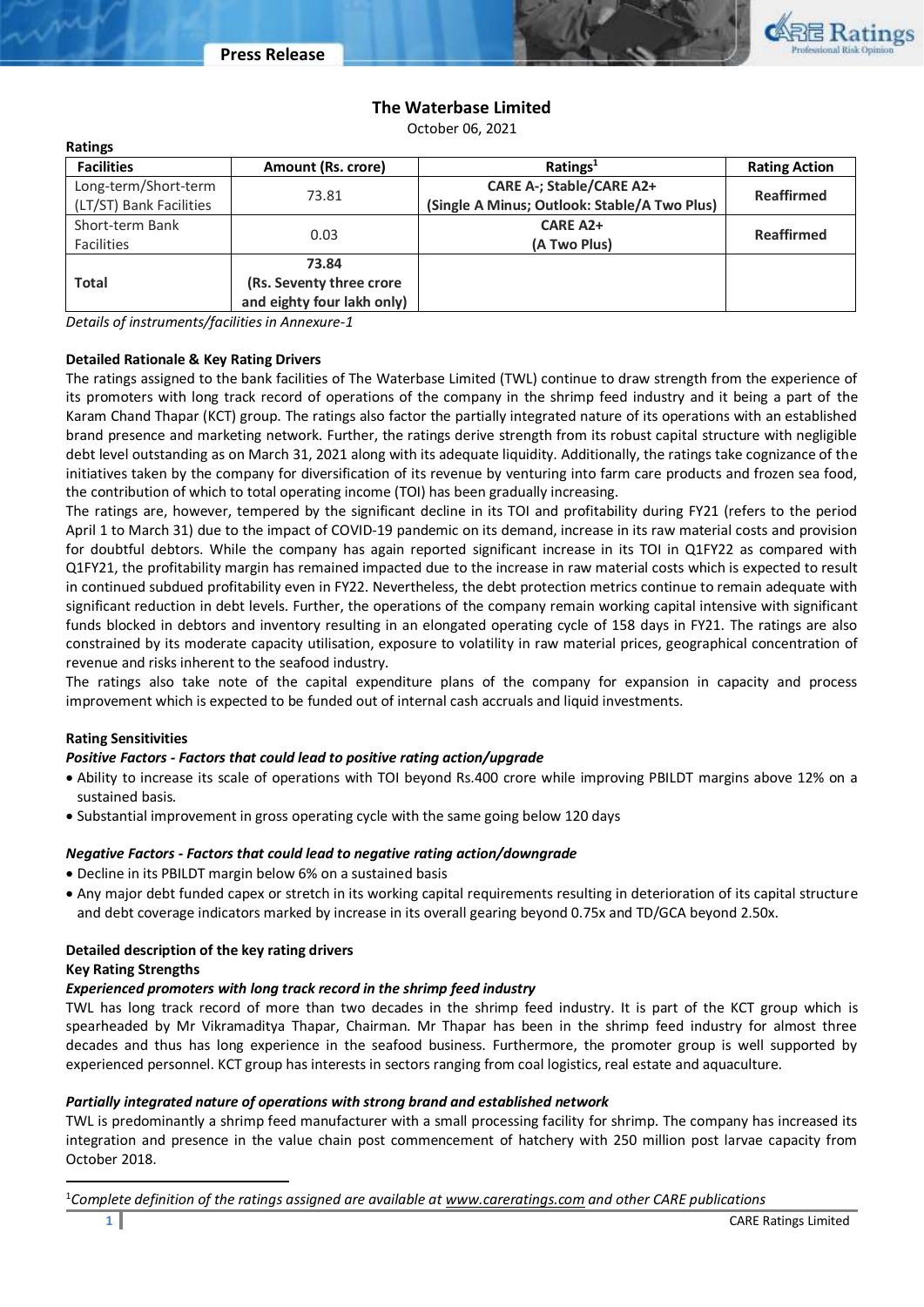The company sells shrimp feeds under the brand *Bay White-Enriched*, *Maximy* and *Vanamax*. It sells various shrimp feeds that are of high quality, freshness, appropriate calorific value and rich in nutrients through an established network of more than 184 dealers primarily in the coastal areas of the country. TWL enjoys long-standing relationship with its network of dealers with top 10 dealers contributing around 40-45% of sales*.*

#### *Diversification into farm care products and frozen sea food*

TWL had diversified its product offering through launch of its farm care range of products under the brand name *Baylife* and frozen sea food products (processed shrimps and pasteurized crab meat) under the brand *Price Catch*. Revenue share from these two new segments is gradually increasing and it contributed around 9% of its TOI in FY21 as against 5% in FY20.

#### *Robust capital structure and adequate debt protection metrics*

TWL's total outstanding debt decreased substantially from Rs.12.46 crore as on March 31, 2020 to Rs. 1.22 crore as on March 31, 2021, due to full repayment of its term debt and no outstanding fund-based working capital borrowings as on even date; with lease liability being its only debt. Consequently, its already robust overall gearing ratio further improved to 0.01x as on March 31, 2021 from 0.07x as on March 31, 2020. Interest coverage ratio and total debt to GCA also stood adequate at 9.61x and at 0.11x respectively in FY21 as against 12.32x and 0.50x respectively in FY20.

With significant free liquidity available with the company (Rs.54.45 crore as on March 31, 2021) to meet its envisaged capital expenditure and working capital requirements, the capital structure of TWL is expected to remain comfortable in the medium-term.

#### *Stable demand prospects for aquaculture industry*

The supply of wild catch is expected to remain stagnant and the incremental supply is expected to come from aquaculture. Consequently, the Indian seafood industry is expected to grow with growth in global demand. Frozen shrimp continued to be the major export item in terms of quantity and value. The shrimp exports have been increasing with adoption of Vannamei culture in India which has stocking density of three to four times over Black Tiger species/higher yield and lower cost of production leading to higher demand for same. Despite short term volatilities due to global outbreak of COVID-19 along with firm raw material prices, the Indian aqua business is poised to grow and hence the aqua feed business is expected to benefit in the long term.

### **Key Rating Weaknesses**

#### *Moderation in sales and profitability of the company*

The capacity utilisation of TWL moderated to 23.47% in FY21 as against 36.53% in FY20. The TOI of the company decreased by 34.47% from Rs.322.43 crore in FY20 to Rs.211.30 crore in FY21. Volumes declined by 40.24% FY21 primarily due to closure of operations and muted operations on the back of COVID-19 outbreak in Q1FY21, which accounts for ~40% of the revenue for the entire fiscal. Further, the company continued to tighten its credit policy to dealers which also impacted its sales. The lower volumes could only be partially offset by increase in realisations.

PBILDT margin declined from 10.01% in FY20 to 6.73% due to decrease in scale of operations which led to under absorption of fixed costs. Provision for doubtful debtors also impacted its profitability during FY21. Going ahead, the operating margin is expected to remain under pressure during FY22 also given the increase in raw material prices (especially soya seed) and inability to fully pass on the increase to its customers immediately. TWL's profitability was impacted in Q1FY22 due to higher raw material prices. However, the company has increased the price of feed in Q1FY22 and is also looking at further price hikes increases which is expected to marginally offset the increase of input costs.

#### *Working capital intensive nature of operations*

The operations of the company are working capital intensive on account of credit period offered to dealers along with stocking of raw materials (depending on prevailing market prices) resulting in inventory period of around 120 days in FY21. The collection period also increased to 105 days in FY21 from 83 days in FY20 with the reduction in scale though on an absolute basis debtors reduced.

The company's main season is during March to July as evident by  $\sim$ 40% of yearly sales during the first quarter. Consequently, the inventory holding is high during the year end. The operating cycle of the company increased from 152 days for FY20 to 167 days for FY21. The company, however, has low reliance on debt to fund its operating cycle.

#### *Geographical concentration risk in an intensely competitive and fragmented market*

The feed industry is driven by regional demand and supply because of transportation constraints and perishable nature of the products. The geographical concentration risk of TWL increased in FY21 vis-à-vis FY20, with revenue contribution of over 55% from Andhra Pradesh as against 43% in FY20. About 32% of sales were to Gujarat with lower presence in other geographies like Maharashtra, Tamil Nadu, West Bengal and Odisha. However, going forward, the company plans to reduce concentration by increasing the sales from newer geographies.

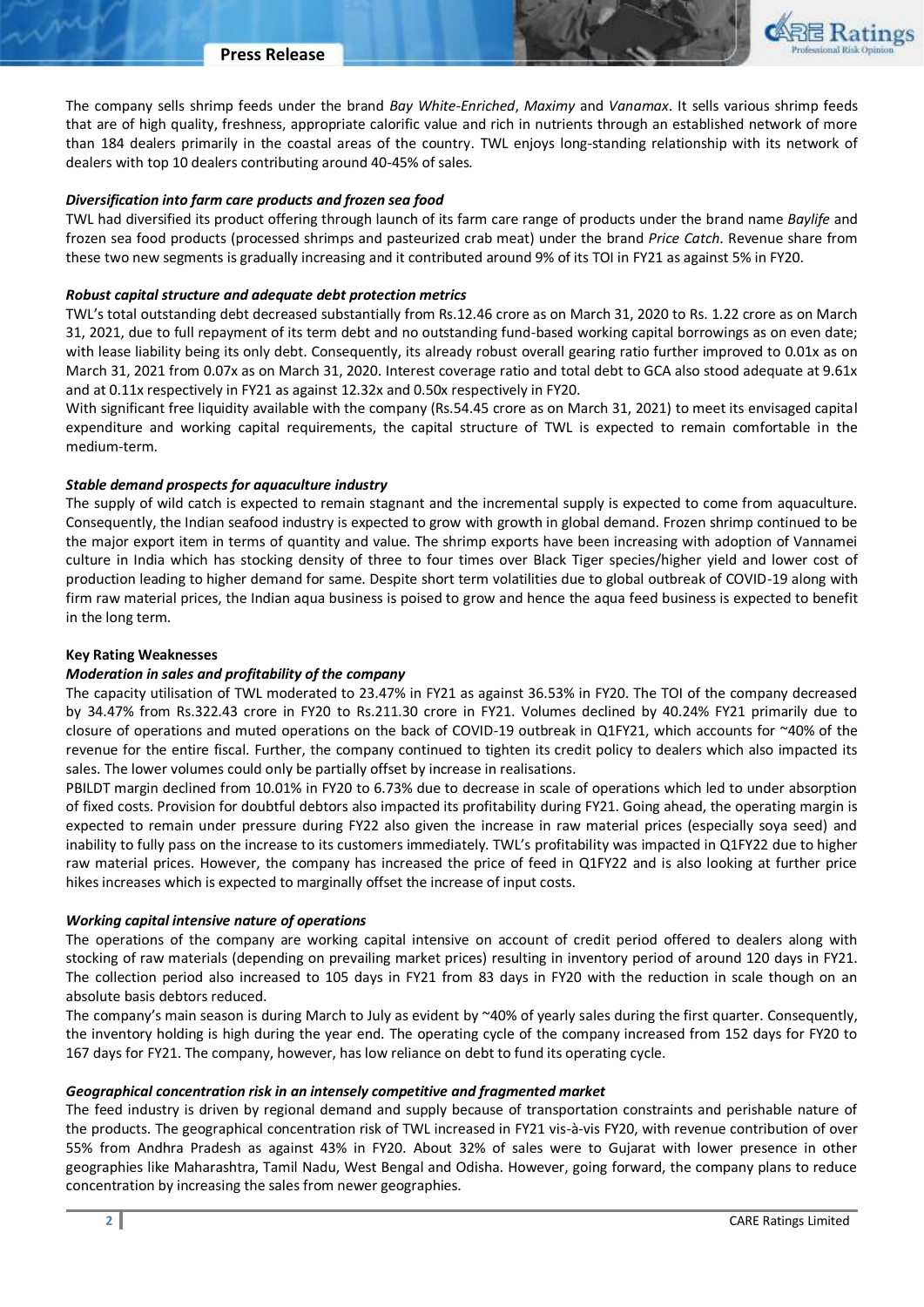Low capital intensity and low entry barriers facilitate entry of un-organized players, leading to high competition and fragmentation. However, the organised market is dominated by few major players in the shrimp feed segment.

#### *Volatility in raw material prices*

The cost of raw materials constitutes the major portion of cost of sales (~73% in FY21 vis-à-vis ~80% in FY20) of the company. The major raw materials are agro products like soya, wheat flour and fish meal. Other raw materials are fish oil, squid meal, molasses yeast, mono-calcium phosphate, minerals, Vitamin C, binders, etc. Since the major raw material availability is seasonal in nature and dependent on climatic conditions, the raw material costs are volatile in nature. Furthermore, the company has limited ability to pass on the increase in raw material prices.

There has been significant increase in prices of soya in the recent past and the profitability of the company has been impacted due to the same.

#### *Risks inherent in the seafood industry*

The main threat to shrimp industry is from outbreak of diseases. Furthermore, the Indian shrimp exports industry is highly fragmented given the low entry barriers and significant competition in the export market from other competing countries and threat from other seafood varieties. Moreover, government policies keep varying depending upon other macroeconomic factors like anti-dumping duties, inflation, etc., which increase the expenses of the companies operating on the seafood industry.

### **Liquidity: Adequate**

TWL had adequate liquidity in the form of free cash & cash equivalents to the tune of Rs.54.81 crore as on June 30, 2021. Furthermore, the company has not utilised its sanctioned fund based working capital limits of Rs.54 crore in the last twelve months. However, it has historically had large receivables outstanding for more than one year and it also has high provisions towards doubtful debtors; although the company has been taking steps to address this issue by tightening its credit policy. TWL does not have any term debt in its books. The envisaged internal accruals and available liquidity is expected to be sufficient to meet its capex requirements of about Rs.45 crore towards capacity expansion and process improvement over the next three years.

### **Analytical Approach:** Standalone

# **Applicable Criteria**

[Criteria on assigning 'outlook' and 'credit watch' to Cre](https://www.careratings.com/upload/NewsFiles/GetRated/Rating%20Outlook%20and%20credit%20watch%20_30May%202020.pdf)dit Ratings [CARE's Policy on Default Recognition](https://www.careratings.com/pdf/resources/CARE) [Rating Methodology-Manufacturing Companies](https://www.careratings.com/upload/NewsFiles/GetRated/Rating%20Methodology%20-%20Manufacturing%20Companies-12Dec20.pdf) [Criteria for Short Term Instruments](https://www.careratings.com/upload/NewsFiles/GetRated/Short%20Term%20Instruments%20_Feb2021.pdf) [Financials Ratio-Non-Financial Sector](https://www.careratings.com/pdf/resources/Financial%20ratios%20-%20Non%20Financial%20Sector-Mar%2021.pdf) [Liquidity Analysis of Non-Financial Sector Entities](https://www.careratings.com/pdf/resources/Liquidity%20Analysis%20of%20Non-Financial%20Sector%20entities_May2020.pdf)

#### **About the Company**

TWL was incorporated in November 1987 as Thapar Waterbase Limited and commenced commercial operation in 1993. It is promoted by the Karam Chand Thapar (KCT) Group with Mr. Vikramaditya Mohan Thapar as the Chairman of the Company. The KCT group has a portfolio of businesses in real estate, treasury, aquaculture and coal logistics with core focus on business of coal logistics through Karam Chand Thapar & Bros. (Coal Sales) Ltd.; (KCTBL: rated CARE AA-; Stable/CARE A1+).

TWL is a partially integrated aquaculture entity, consisting of a feed plant having an installed capacity of 1,10,000 MTPA, a shrimp hatchery of 250 mn post larvae and a shrimp processing plant with an aggregate capacity of 4,000 MTPA, all located at Nellore, Andhra Pradesh spread across an area of 50 acres.

The Shrimp Feed Mill produces high quality shrimp feed for both brackish and fresh-water shrimp farming. As part of its integrated activities, the company works closely with its farmers by providing them quality inputs like seed, feed and other farming inputs, post larvae and buying back of shrimp directly from their farms. TWL also has a cold storage facility capable of storing 750 MT of finished products.

| <b>Brief Financials (Rs. crore)</b> | <b>FY20 (A)</b> | FY21(A) |
|-------------------------------------|-----------------|---------|
| Total operating income              | 322.43          | 211.30  |
| PBILDT                              | 32.28           | 14.21   |
| <b>PAT</b>                          | 18.54           | 5.93    |
| Overall gearing (times)             | 0.07            | 0.01    |
| Interest coverage (times)           | 12.32           | 9.61    |

## *A: Audited*

In Q1FY22, TWL reported PAT of Rs.7.61 crore on a TOI of Rs.126.74 crore.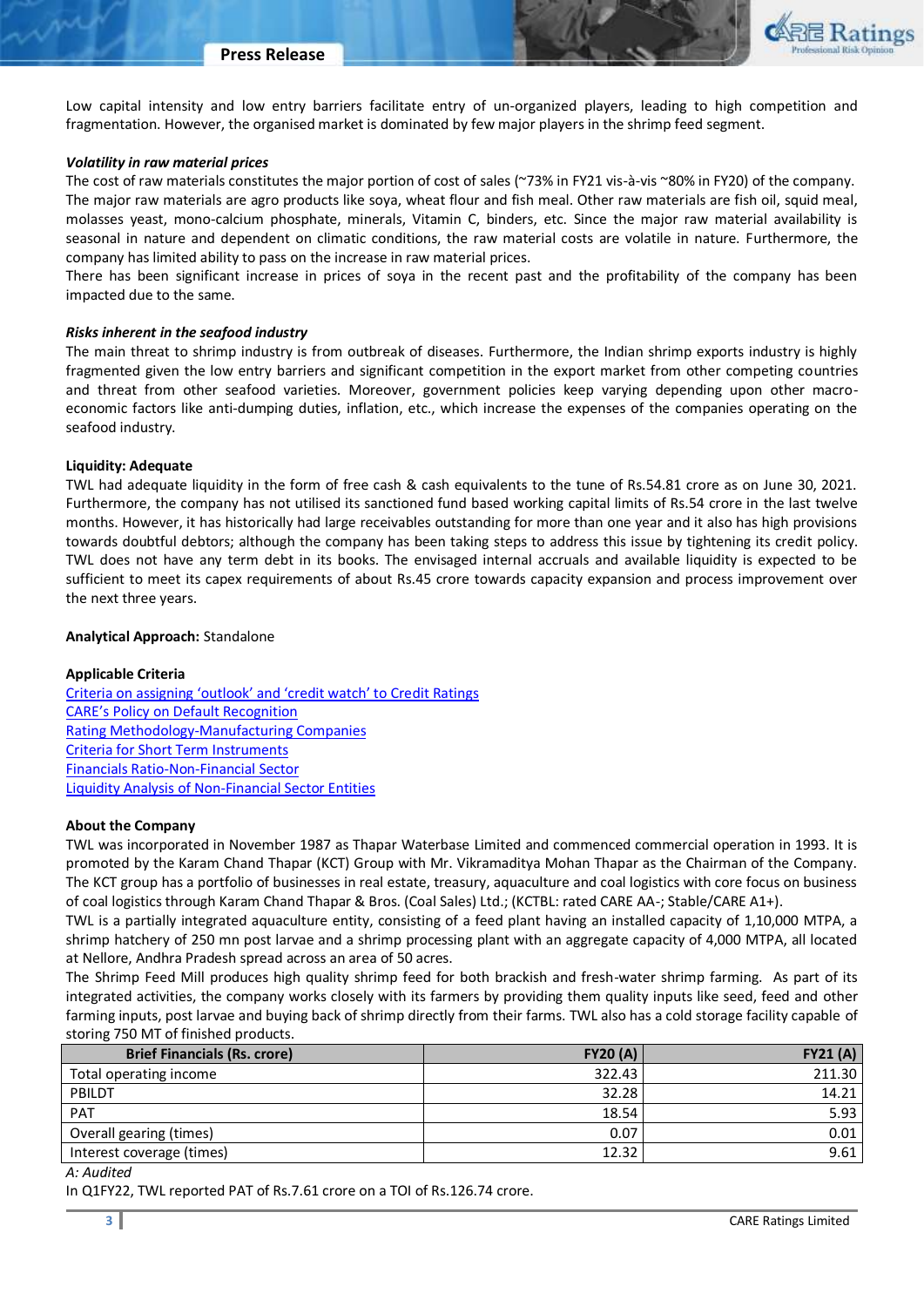

## **Status of non-cooperation with previous CRA:** Not Applicable

**Any other information:** Not Applicable

**Rating History for last three years:** Please refer Annexure-2

**Covenants of rated instrument / facility:** Detailed explanation of covenants of the rated instruments/facilities is given in Annexure-3

## **Complexity level of various instruments rated for this company:** Annexure 4

**Bank lender details:** Annexure 5

## **Annexure-1: Details of Instruments / Facilities**

| Name of the                       | Date of         | Coupon | <b>Maturity</b> | Size of the Issue | Rating assigned along with |
|-----------------------------------|-----------------|--------|-----------------|-------------------|----------------------------|
| <b>Instrument</b>                 | <b>Issuance</b> | Rate   | Date            | (Rs. crore)       | <b>Rating Outlook</b>      |
| Fund-based - LT/ ST-Cash Credit   |                 |        |                 | 41.00             | CARE A-; Stable / CARE A2+ |
| Non-fund-based - LT/ ST-BG/LC     |                 |        |                 | 5.00              | CARE A-; Stable / CARE A2+ |
| Fund-based - LT/ ST-CC/PC/Bill    |                 |        |                 | 13.00             | CARE A-; Stable / CARE A2+ |
| <b>Discounting</b>                |                 |        |                 |                   |                            |
| Non-fund-based - ST-Forward       |                 |        |                 | 0.03              | $CARE A2+$                 |
| Contract                          |                 |        |                 |                   |                            |
| Non-fund-based - LT/ ST-Letter of |                 |        |                 | 14.81             | CARE A-; Stable / CARE A2+ |
| credit                            |                 |        |                 |                   |                            |

# **Annexure-2: Rating History of last three years**

|                |                                                     |             | <b>Current Ratings</b>                             |                                              | <b>Rating history</b>                                  |                                                       |                                                       |                                                                                   |
|----------------|-----------------------------------------------------|-------------|----------------------------------------------------|----------------------------------------------|--------------------------------------------------------|-------------------------------------------------------|-------------------------------------------------------|-----------------------------------------------------------------------------------|
| Sr.<br>No.     | Name of the<br>Instrument/Bank<br><b>Facilities</b> | <b>Type</b> | <b>Amount</b><br><b>Outstanding</b><br>(Rs. crore) | Rating                                       | Date(s) &<br>Rating(s)<br>assigned<br>in 2021-<br>2022 | Date(s) &<br>Rating(s)<br>assigned in<br>2020-2021    | Date(s) &<br>Rating(s)<br>assigned in<br>2019-2020    | Date(s) &<br>Rating(s)<br>assigned in<br>2018-2019                                |
| $\mathbf{1}$   | Fund-based - LT/<br>ST-Cash Credit                  | $LT/ST*$    | 41.00                                              | CARE<br>$A - j$<br>Stable<br>/ CARE<br>$A2+$ | $\overline{\phantom{a}}$                               | $1)$ CARE A-;<br>Stable / CARE<br>A2+ (27-Oct-<br>20) | $1)$ CARE A-;<br>Stable / CARE<br>A2+ (27-Mar-<br>20) | $1)$ CARE A-;<br>Stable (01-<br>Mar-<br>19)2) CARE A-<br>; Stable (04-<br>Apr-18) |
| $\overline{2}$ | Non-fund-based -<br>ST-Letter of credit             | <b>ST</b>   |                                                    |                                              |                                                        |                                                       | 1) Withdrawn<br>(27-Mar-20)                           | 1)CARE A2+<br>$(01-Mar-$<br>19)2)CARE<br>A2 (04-Apr-<br>18)                       |
| $\overline{3}$ | Non-fund-based -<br>LT/ST-BG/LC                     | $LT/ST*$    | 5.00                                               | CARE<br>$A -$ ;<br>Stable<br>/ CARE<br>$A2+$ |                                                        | $1)$ CARE A-;<br>Stable / CARE<br>A2+ (27-Oct-<br>20) | $1)$ CARE A-;<br>Stable / CARE<br>A2+ (27-Mar-<br>20) | $1)$ CARE A-;<br>Stable (01-<br>Mar-<br>19)2) CARE A-<br>; Stable (04-<br>Apr-18) |
| 4              | Fund-based - LT/<br>ST-CC/PC/Bill<br>Discounting    | $LT/ST*$    | 13.00                                              | CARE<br>$A -$ ;<br>Stable<br>/ CARE<br>$A2+$ |                                                        | $1)$ CARE A-;<br>Stable / CARE<br>A2+ (27-Oct-<br>20) | $1)$ CARE A-;<br>Stable / CARE<br>A2+ (27-Mar-<br>20) | $1)$ CARE A-;<br>Stable (01-<br>Mar-<br>19)2) CARE A-<br>; Stable (04-<br>Apr-18) |
| 5              | Non-fund-based -<br>ST-Bills<br>Discounting / Bills | <b>ST</b>   |                                                    | $\blacksquare$                               |                                                        |                                                       | 1) Withdrawn<br>(27-Mar-20)                           | 1)CARE A2+<br>$(01-Mar-$<br>19)2)CARE                                             |

**4** CARE Ratings Limited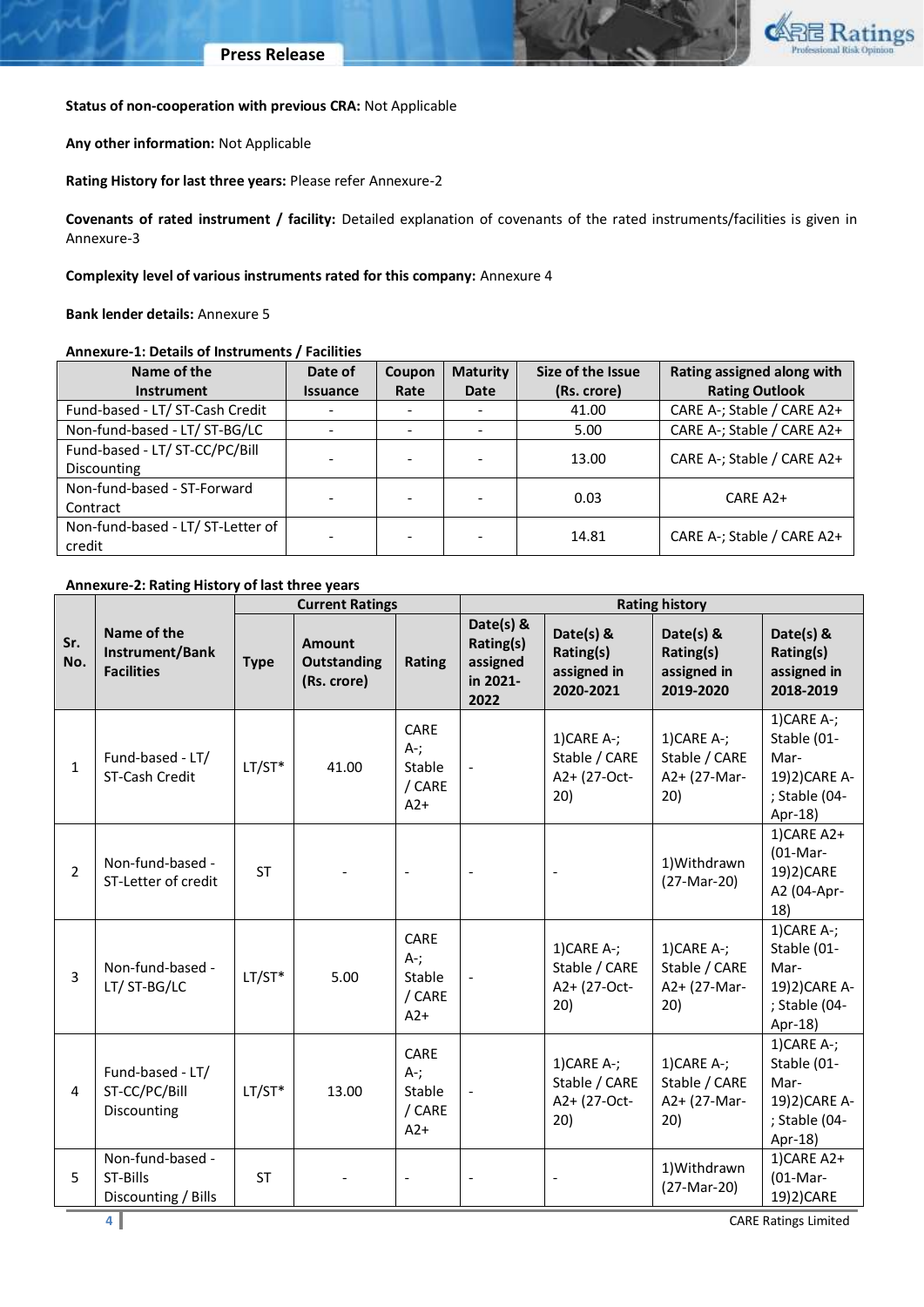



|   | Purchasing                                    |           |       |                                                 |                          |                                                       |                                                       | A2 (04-Apr-                                                                                                   |
|---|-----------------------------------------------|-----------|-------|-------------------------------------------------|--------------------------|-------------------------------------------------------|-------------------------------------------------------|---------------------------------------------------------------------------------------------------------------|
|   |                                               |           |       |                                                 |                          |                                                       |                                                       | 18)                                                                                                           |
| 6 | Non-fund-based -<br>ST-Forward<br>Contract    | <b>ST</b> | 0.03  | <b>CARE</b><br>$A2+$                            |                          | 1)CARE A2+<br>(27-Oct-20)                             | 1)CARE A2+<br>(27-Mar-20)                             | 1)CARE A2+<br>$(01-Mar-$<br>19)2)CARE<br>A2 (04-Apr-<br>18)                                                   |
| 7 | Fund-based - LT-<br>Term Loan                 | IT.       |       | $\overline{\phantom{a}}$                        | $\overline{\phantom{a}}$ | 1) Withdrawn<br>(27-Oct-20)                           | $1)$ CARE A-;<br>Stable (27-<br>Mar-20)               | $1)$ CARE A-;<br>Stable (01-<br>Mar-<br>19)2) CARE A-<br>; Stable (04-<br>Apr-18)                             |
| 8 | Non-fund-based -<br>LT/ST-Letter of<br>credit | $LT/ST*$  | 14.81 | <b>CARE</b><br>A-;<br>Stable<br>/ CARE<br>$A2+$ | $\overline{\phantom{a}}$ | $1)$ CARE A-;<br>Stable / CARE<br>A2+ (27-Oct-<br>20) | $1)$ CARE A-;<br>Stable / CARE<br>A2+ (27-Mar-<br>20) | $1)$ CARE A-;<br>Stable /<br>CARE A <sub>2</sub> +<br>$(01-Mar-$<br>19)2) CARE A-<br>; Stable (04-<br>Apr-18) |

*\* Long Term / Short Term*

# **Annexure-3: Detailed explanation of covenants of the rated instrument / facilities:** NA

## **Annexure 4: Complexity level of various instruments rated for this company**

| Sr. No | Name of instrument                         | <b>Complexity level</b> |
|--------|--------------------------------------------|-------------------------|
|        | Fund-based - LT/ ST-Cash Credit            | Simple                  |
|        | Fund-based - LT/ ST-CC/PC/Bill Discounting | Simple                  |
|        | Non-fund-based - LT/ ST-BG/LC              | Simple                  |
| 4      | Non-fund-based - LT/ ST-Letter of credit   | Simple                  |
|        | Non-fund-based - ST-Forward Contract       | Simple                  |

## **Annexure 5: Bank Lender Details for this Company**

To view the lender wise details of bank facilities please **[click here](https://www.careratings.com/Bankdetails.aspx?Id=VC8XO/93Y9wWNMK7ecAX2Q==)**

*Note on complexity levels of the rated instrument: CARE has classified instruments rated by it on the basis of complexity. Investors/market intermediaries/regulators or others are welcome to write to care@careratings.com for any clarifications.*